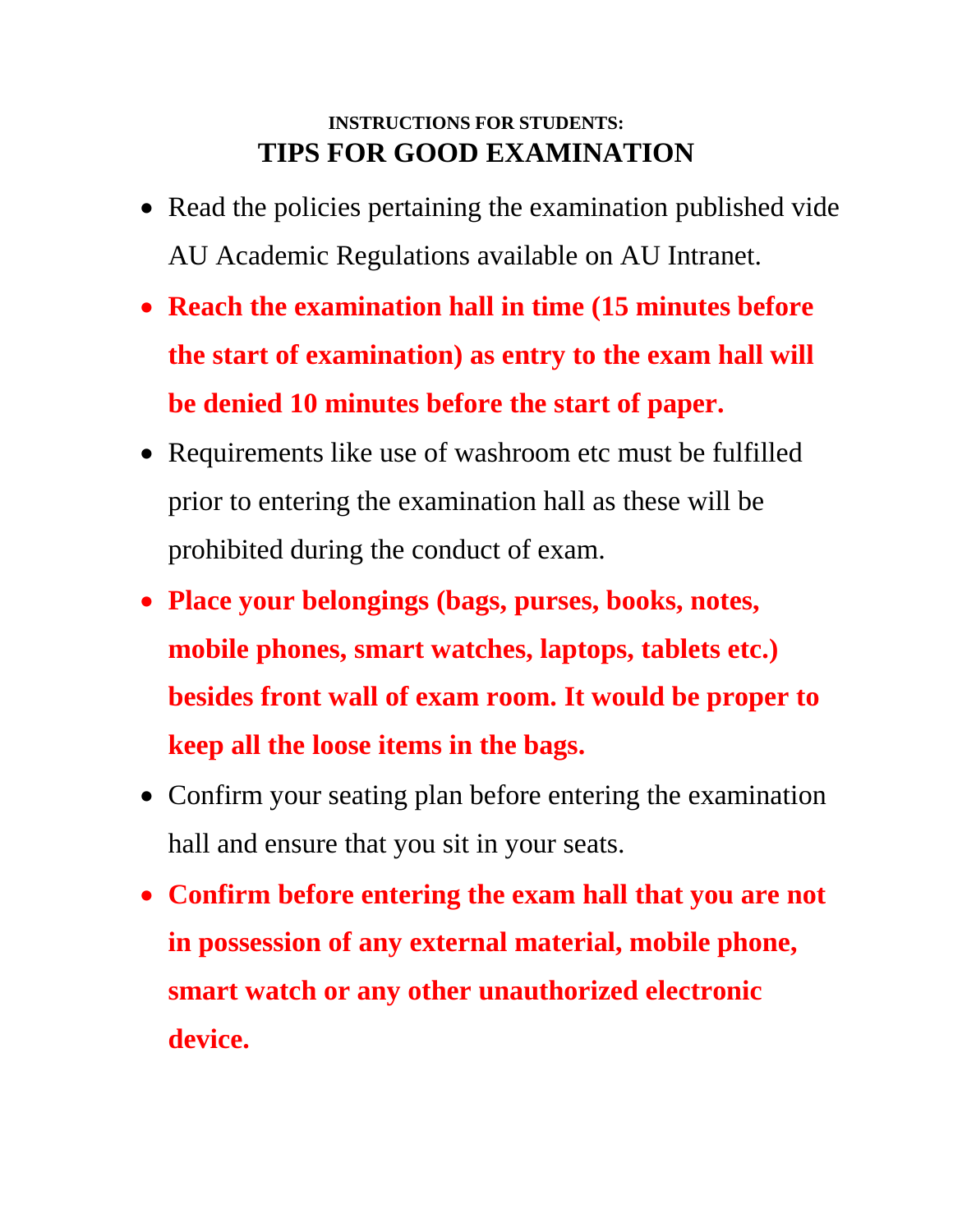- Read the important instructions printed on the answer book/question paper carefully.
- **Carry your water bottle to exam room filled with water.**
- Please ensure that the answer book / continuation sheets are signed by the invigilator. An unsigned answer book / continuation sheet may jeopardize its credibility.
- Serial no of the answer book and continuation sheet must be entered on the attendance sheet.
- Write your Roll no, Subject, Class and section properly in the spaces provided on the top of the answer book. Serial no of all continuation sheets used must be entered properly in the spaces provided on the answer book.
- **Arrange your answer books, objective part, continuation sheets and staple it properly before final submission.**
- Serial number of all continuation sheets should be entered in the attendance sheet.
- Also write your particulars on the question paper. Do not write anything else on the question paper.
- Use both sides of the answer sheets.